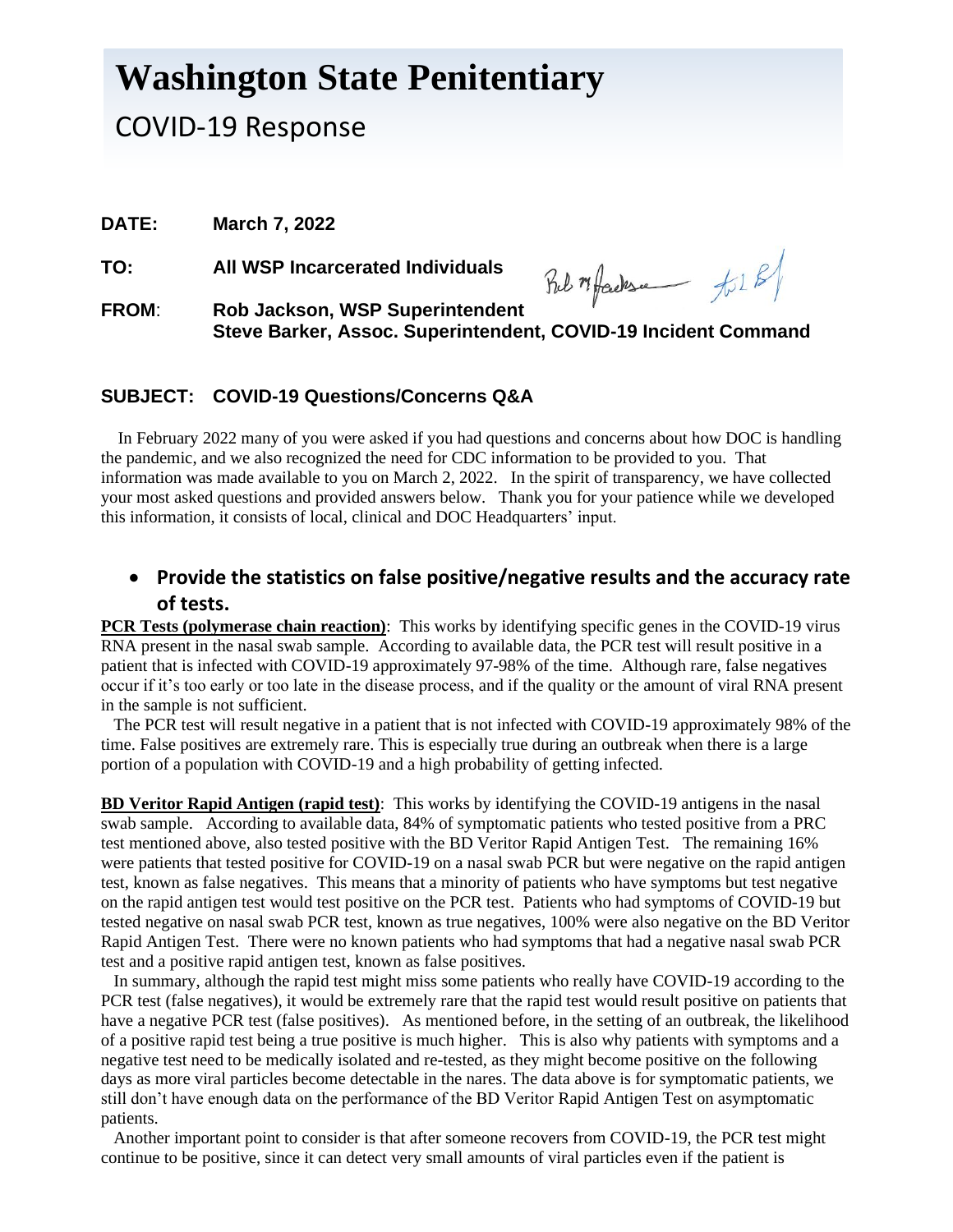asymptomatic and not contagious anymore. Hence, we switch to rapid testing patients for 90 days after infection due to the potential for persistent positive PCR testing. During this period, if the rapid test changes from negative to positive, it could mean re-infection and the need for medical isolation.

#### • **What are the protocols around changing PPE between testing's?**

 The current guidance for PPE follows recommendations by the Department of Health and CDC. For healthcare providers collecting specimens or working within six feet of patients suspected to be infected with COVID-19, recommended PPE includes N95 mask, eye protection, gloves and a gown. Gloves should be changed between each patient tested and include proper hand hygiene. The rest of PPE can stay on unless it comes in contact with a patient. Healthcare providers should wear a face mask at all times while in the healthcare facility.

## • **What are the specifics on quarantine/medical isolation protocols in congregate settings from DOH/CDC, and why the protocols are different for staff?**

 Per DOH/CDC guidelines for medical isolation, patients with confirmed COVID-19 who are without fever and have improving symptoms can have medical isolation lifted after 10 days. With high transmissibility of the current COVID-19 variant in a congregate living setting, DOC guidelines indicate that isolation can be lifted after 10 days for a fully-vaccinated patient, and after 14 days for patients not fully vaccinated – provided they both have negative rapid test prior to lifting isolation. Due to critical staff shortages, we followed CDC guidance and temporarily changed medical isolation protocol for staff, so they can return after five days of isolation. However, the DOC has taken additional precautions and requires a negative rapid test prior to return to work, as well as strict masking guidelines. Staff with a close contact must frequently rapid test during the 10 days after exposure and are given strict masking guidance. When critical staffing shortages resolve, the protocols for staff will return to that of general population.

## • **Why are we operating in cohorts if the DOC makes the entire side/unit reset, then run as tiers instead of cohorts?**

 Cohorting is one of several mitigation strategies designed to decrease the rate of transmission within a unit by dividing the population in groups to isolate possible spread. It is only one of many strategies. Unfortunately, although cohorting is often very effective to get units off quarantine faster, there can still be transmission within a unit or between cohorts due to shared airspace. Therefore, when there is a new positive patient, quarantine timelines need to be reset in the unit amongst patients who share these areas.

## • **If we are positive, why aren't we sent to medical isolation for five days, and if exposed, why must we go into quarantine instead of daily testing?**

 Unfortunately, congregate-living settings such as a prison unit are much higher risk for transmission compared to other settings. This is mainly due to the increased number of individuals in a very limited space, the limited ventilation, and the increased transmissibility of the COVID-19 variant. Per CDC guidance, isolation in congregate living settings should not be less than 10 days, otherwise remaining residents would be placed at an increased risk of getting infected.

When a patient has been exposed to a person with COVID-19, it is crucial that the exposed patient is placed on quarantine. Daily testing could be helpful, but would not be enough to prevent transmissions, because patients can become contagious two days prior to a positive test. This exposes other individuals and contributes to the spread in the unit. Daily testing would mitigate or decrease risk but does not replace of the need to quarantine.

## • **Can headquarters come out with a medical waiver for us to sign to accept the risks of developing COVID-19 to avoid quarantine?**

 Since COVID-19 is infectious and can spread to others, it is not the same as signing a refusal for care. Individuals can refuse care for themselves and choose to take risks, but the decision not to quarantine not only affects the individual choosing to quarantine, but it also impacts those around them. Other residents